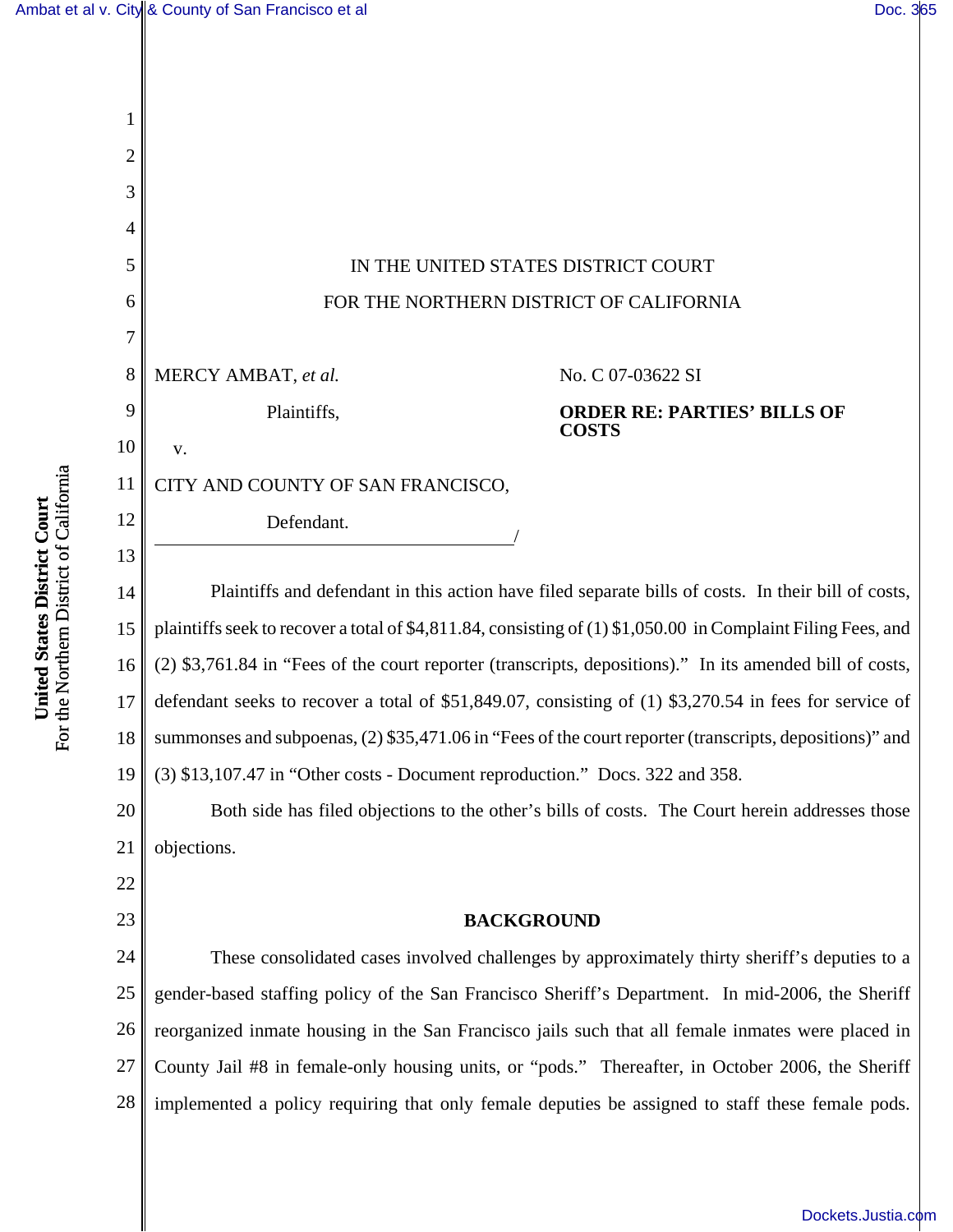1 2 3 4 Plaintiffs in this case were both male and female sheriff's deputies who alleged that the Sheriff's staffing policy ("the Policy") amounts to employment discrimination. Additionally, several of the plaintiffs brought retaliation claims against defendant. The Court granted defendant summary judgment on almost all of plaintiffs' claims.

5 6 8 9 10 The Court denied defendant's motion for summary judgment on retaliation claims brought by three plaintiffs: Lisa Janssen, Mattie Spires-Morgan, and Anjie Versher ("plaintiffs"). Plaintiffs contended that defendant retaliated against them by reprimanding them for complaining that the Policy constituted gender discrimination and for participating in this lawsuit. They pointed to written reprimands, negative performance evaluations, "written counseling," and other conduct that they argued was retaliatory.

16 A day after the Court denied defendant's motion for summary judgment on plaintiffs' retaliation claims, and approximately three weeks before trial was scheduled to begin, the parties agreed to continue the trial date in order to enter into settlement negotiations on the remaining claims. A settlement conference was held with Chief Magistrate Judge Maria-Elena James on June 8 and June 10, 2010, and everyone agreed that the parties had settled the case. The agreement was read into the record. The Court entered an order dismissing the case with prejudice upon settlement. Doc. 292.

17 18 19 20 21 22 On May 27, 2011, the Court heard argument on competing motions filed by the parties: a motion for entry of judgment filed by plaintiffs, and a motion to enforce the settlement agreement filed by defendant. The parties agreed that they reached a settlement on plaintiffs' retaliation claims, and that the settlement agreement was memorialized on the record before Magistrate Judge James on June 10, 2010. They disagreed over the terms of the settlement, and the procedure by which it should be reduced to writing.

23 24 25 26 27 28 The Court granted each motion in part and denied each motion in part. Doc. 315. The Court found that the parties had a clear intent to execute a written settlement agreement. The Court granted plaintiffs' request that it enter judgment, but only after the parties signed a written settlement agreement. The Court denied plaintiffs' request to include the remaining terms of the settlement agreement in the Judgment, with the exception that the Judgement would indicate where Magistrate Judge James retained jurisdiction over certain, limited matters. The Court granted defendant's requests that the parties be

7

11

12

13

14

15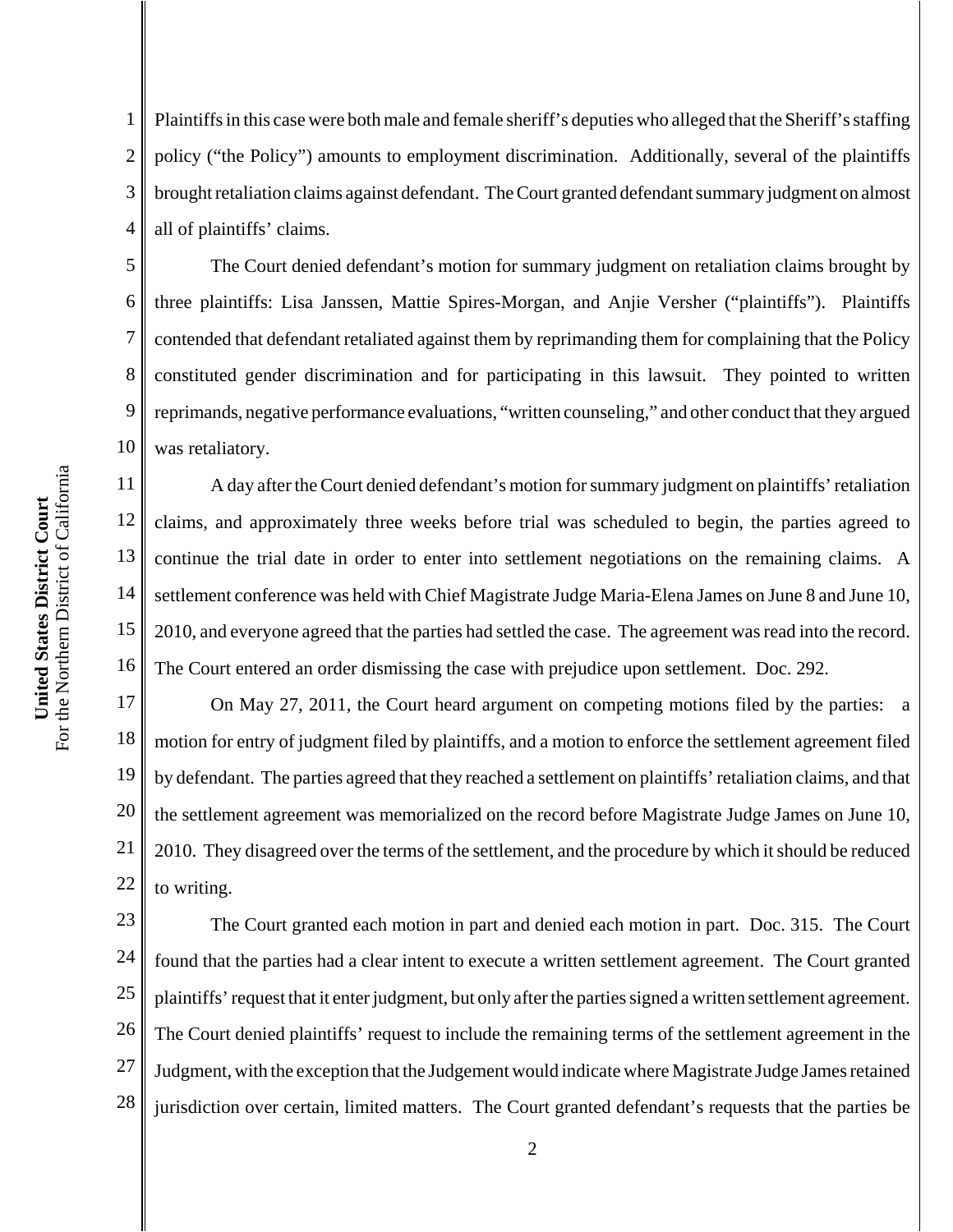1 2 3 ordered to execute a written settlement agreement, with the caveat that if the parties could not agree to the form of the agreement within ten days, they would be required to sign a copy of the transcript to indicate their approval of the oral settlement.

10 12 The Court declined to order that the parties include in a written agreement any terms that were not agreed to on the record before Magistrate Judge James. For example, defendant had requested that the Court find that the parties entered into a "no fault" settlement agreement whereby each side would bear its own attorney's fees and costs as to the settled retaliation claims. The Court declined to do so, explaining that the language in the release contained in the oral settlement agreement was neither so clear nor so broad that the Court could find that plaintiffs waived their right to move for attorney's fees, and that there was not sufficient outside evidence to support such a finding. The Court reserved the question of whether plaintiffs were the prevailing party on the retaliation claims, as it was not squarely presented in the motions.

13 14 15 16 17 Plaintiffs thereafter moved for attorney's fees in the amount of \$127,447.26. In its September 2, 2011 Order, the Court found that plaintiffs were entitled to attorney's fees as a prevailing party, as they had achieved a material alteration of the legal relationship between the parties and that the alteration was judicially sanctioned. Doc. 347. However, as plaintiffs only partially prevailed, the Court reduced the fee award to \$8,925.

18 19 Following entry of judgment, both parties filed bills of costs, as well as objections to each other's bills of costs. On December 14, 2011, defendants filed an amended bill of costs.

## **LEGAL STANDARD**

22 23 24 25 26 27 28 Title 28 U.S.C. § 1920 authorizes a judge or clerk of the district court to tax costs. Pursuant to Federal Rule of Civil Procedure 54(d), costs incurred by the prevailing party may be assessed against the losing party and may be taxed by the clerk. "Unless a federal statute, these rules, or a court order provides otherwise, costs – other than attorney's fees – should be allowed to the prevailing party." Fed. R. Civ. P. 54(d)(1). "Rule 54(d) creates a presumption in favor of awarding costs to prevailing parties, and it is incumbent upon the losing party to demonstrate why the costs should not be awarded." *Stanley v. Univ. of S. Cal.*, 178 F.3d 1069, 1079 (9th Cir. 1999). Taxable costs are listed in 28 U.S.C. § 1920

4

5

6

7

8

9

11

20

21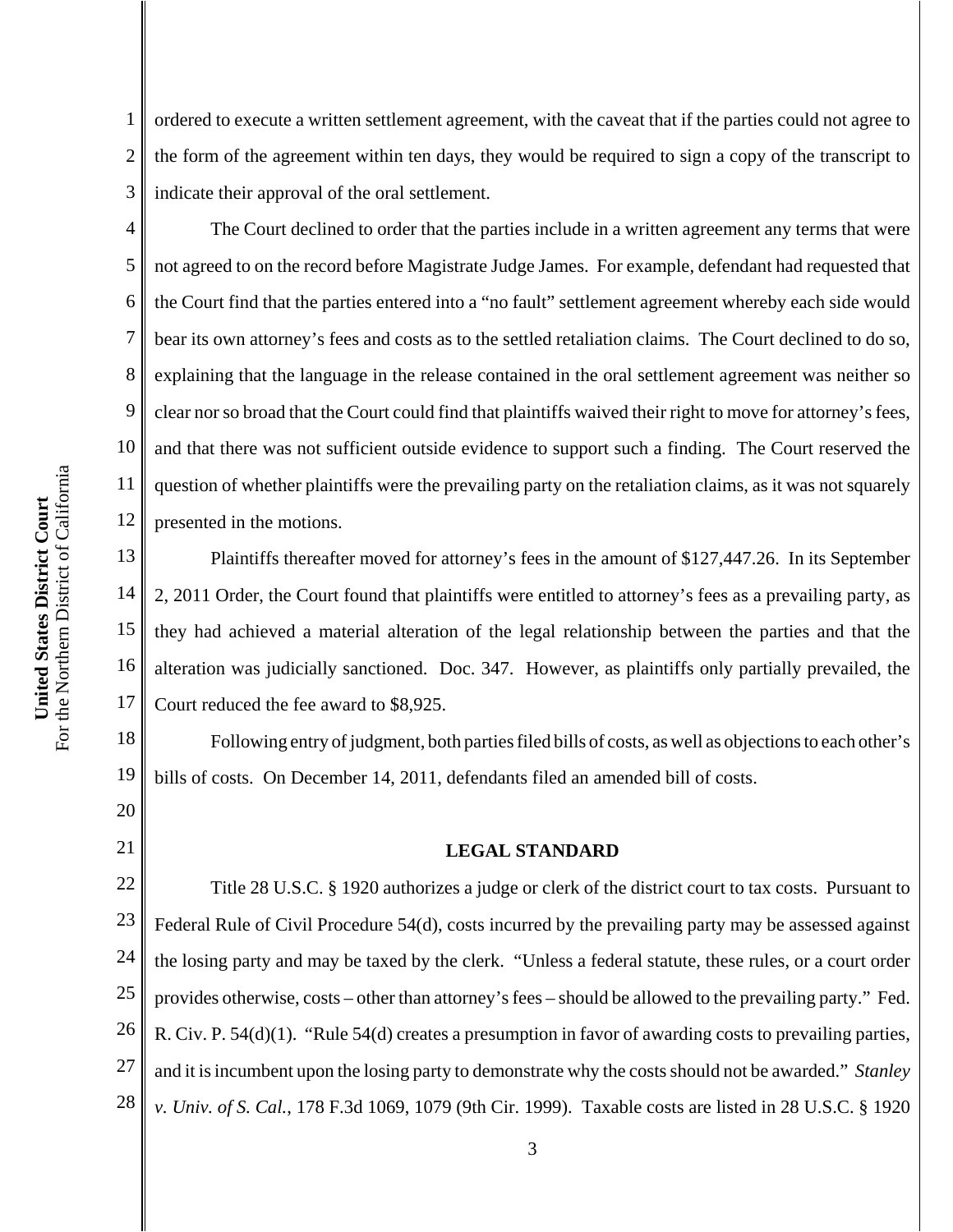### 1 as follows:

2

3

4

5

6

7

8

9

16

17

(1) Fees of the clerk and marshal; (2) Fees for printed or electronically recorded transcripts necessarily obtained for use in the case; (3) Fees and disbursements for printing and witnesses; (4) Fees for exemplification and the costs of making copies of any materials where the copies are necessarily obtained for use in the case;  $(5)$  Docket fees under section 1923 of this title; (6) Compensation of court appointed experts, compensation of interpreters, and salaries, fees, expenses, and costs of special interpretation services under section 1828 of this title. Civil Local Rule 54-3 provides additional "standards for interpreting the costs allowed under section 1920." *Intermedics v. Ventritex, Co.*, No. C-90-20233, 1993 U.S. Dist. LEXIS 17803, at \*2 (N.D. Cal. Dec. 2, 1993). The taxation of costs lies within the trial court's discretion. *In re Media Vision Tech. Secs. Litig.*, 913 F. Supp. 1362, 1366 (N.D. Cal. 1996). According to Civil Local Rule 54-1(a), a bill of costs "must state separately and specifically each

10 11 12 13 14 15 item of taxable costs claimed." Civ. L.R. 54-1(a). Further, a party seeking costs must provide an affidavit stating that the costs were "necessarily incurred, and are allowable by law" and "[a]ppropriate documentation to support each item claimed." *Id*. With regard to individual itemized costs, "the burden is on the party seeking costs . . . to establish the amount of compensable costs and expenses to which it is entitled." *Allison v. Bank One-Denver*, 289 F.3d 1223, 1248-49 (10th Cir. 2002).

## **DISCUSSION**

18 **1. Plaintiffs' Bill of Costs**

19 20 21 22 23 24 In their bill of costs, plaintiffs seek to recover a total of \$4,811.84, consisting of (1) \$1,050.00 in Complaint Filing Fees, and (2) \$3,761.84 in "Fees of the court reporter (transcripts, depositions)." Defendant objects to plaintiffs' bill of costs on a number of grounds. Defendant argues that (1) plaintiffs are not the prevailing party; (2) even if plaintiffs did prevail on some issues, defendant prevailed on a greater number of issues and thus plaintiffs are precluded from recovering costs; and (3) even if plaintiffs are entitled to some costs, their costs should be reduced based on the level of their victory.

25 26 27 28 Defendant's prevailing party objection, which was filed prior to the Court's September 2, 2011 Order Granting Motion for Plaintiffs' Attorney's Fees, is foreclosed by that Order. Doc. 347. The Court has determined that plaintiffs achieved a material alteration of the legal relationship of the parties, and that alteration was judicially sanctioned, thus rendering plaintiffs a prevailing party.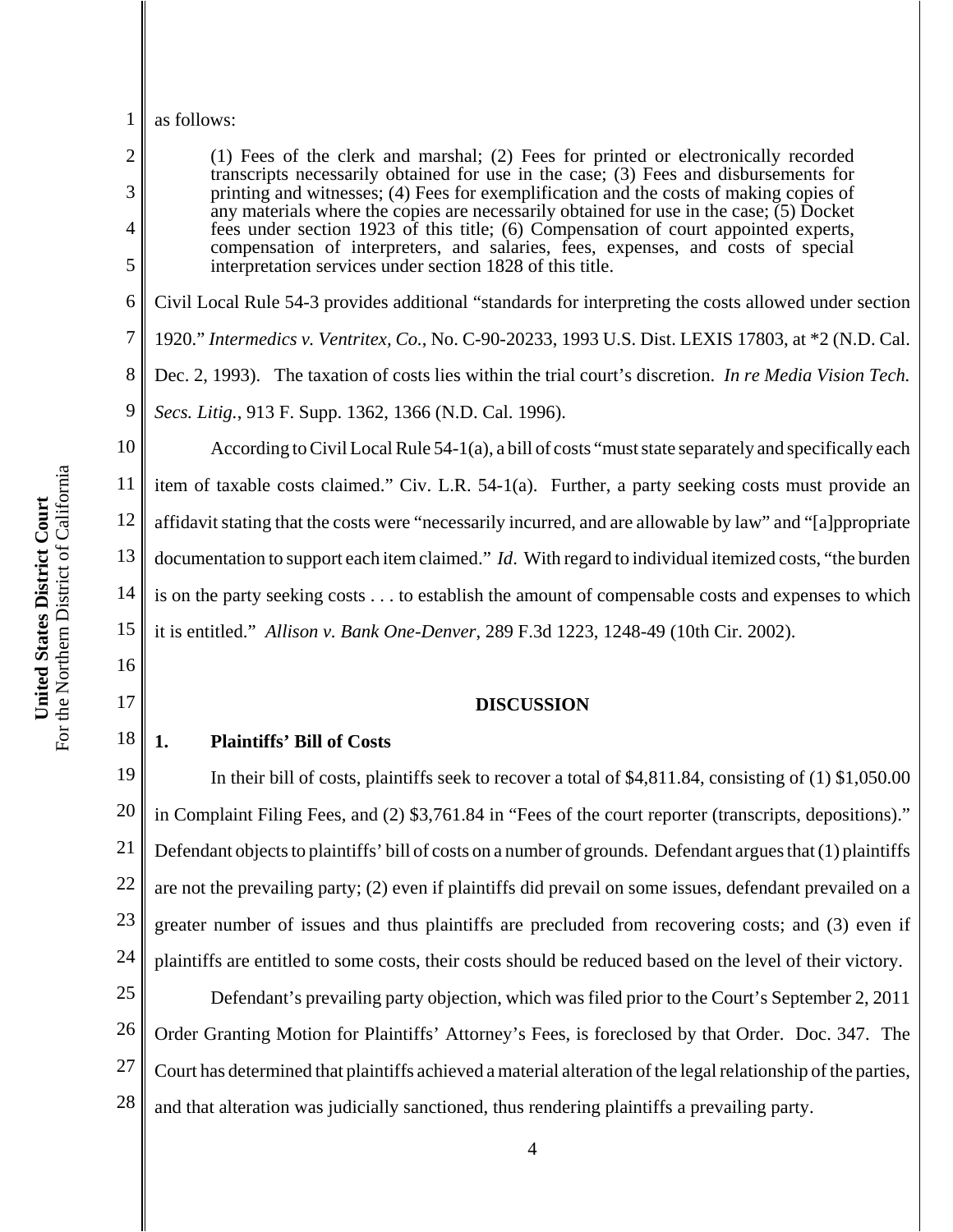1 2 3 4 5 6 7 8 9 10 11 12 13 14 15 16 17 18 19 20 21 22 Defendant's second argument is that only one party can be deemed "prevailing" for the purpose of taxing costs, and that because defendant won on the majority of plaintiffs' claims, only defendant is entitled to that status. Defendant cites foreign authority for the proposition that only one party can be prevailing for purposes of costs, but no Ninth Circuit precedent. Def.'s Objs. at 8 (*citing Shum v. Intel Corp.*, 629 F.3d 1360, 1366-68 (Fed. Cir. 2010) (holding that because Fed. R. Civ. P. 54 refers to "*the* prevailing party . . . there can only be one prevailing party in a given case.")). The Court disagrees with defendant, and finds that multiple parties may be entitled to costs under 28 U.S.C. § 1920. For the purpose of attorney's fees under a number of statutory schemes, including Title VII, prevailing party status may be granted to plaintiffs even where they lose on the bulk of their claims. *See Manhart v. City of Los Angeles, Dept. of Water and Power*, 652 F.2d 904, 906-7 (9th Cir. 1981) (in Title VII case, prevailing on any "significant issue" sufficient for prevailing party status); *Park v. Anaheim Union High School Dist*., 464 F.3d 1025, 1026 (9th Cir. 2006) ("[A] prevailing party need not prevail on what may be considered the 'central' issue of the case . . . as long as the party had prevailed on any significant issue" prevailing status is warranted.). The Court in this case found plaintiffs to be a prevailing party despite losing on the vast majority of their claims. *See* Doc. 347. It would be incongruous to grant prevailing party status for the purpose of attorney's fees but to revoke it for the purpose of costs. Instead, the Court finds the more appropriate method to employ with respect to costs in this "mixed judgment" case is to follow the same procedures used for attorney's fees. That is, "when the plaintiff has prevailed on some, but not all his claims . . . 'the district court must reduce the attorneys fee award so that it is commensurate with the extent of the plaintiff's success.'" *McCown v. City of Fontana*, 565 F.3d 1097, 1103 (9th Cir. 2009) (*quoting McGinnis v. Ky. Friend Chicken*, 51 F.3d 805, 808 (9th Cir. 1994)).

23 24 25 26 27 28 First, plaintiffs request \$1,050.00 in complaint filing fees for the \$350.00 filing fee paid in each of CV 07-3622, 08-2406, and 09-2652. Defendant objects on the grounds that plaintiffs do not provide supporting documentation pursuant to Local Rule 54-1(a). ("Appropriate documentation to support each item claimed must be attached to the bill of costs."). While supporting documentation is needed for any other item claimed, there is no question that plaintiffs were required to pay the \$350.00 Complaint Filing Fees pursuant to 28 U.S.C. § 1914. Plaintiffs were not granted *in forma pauperis* status allowing them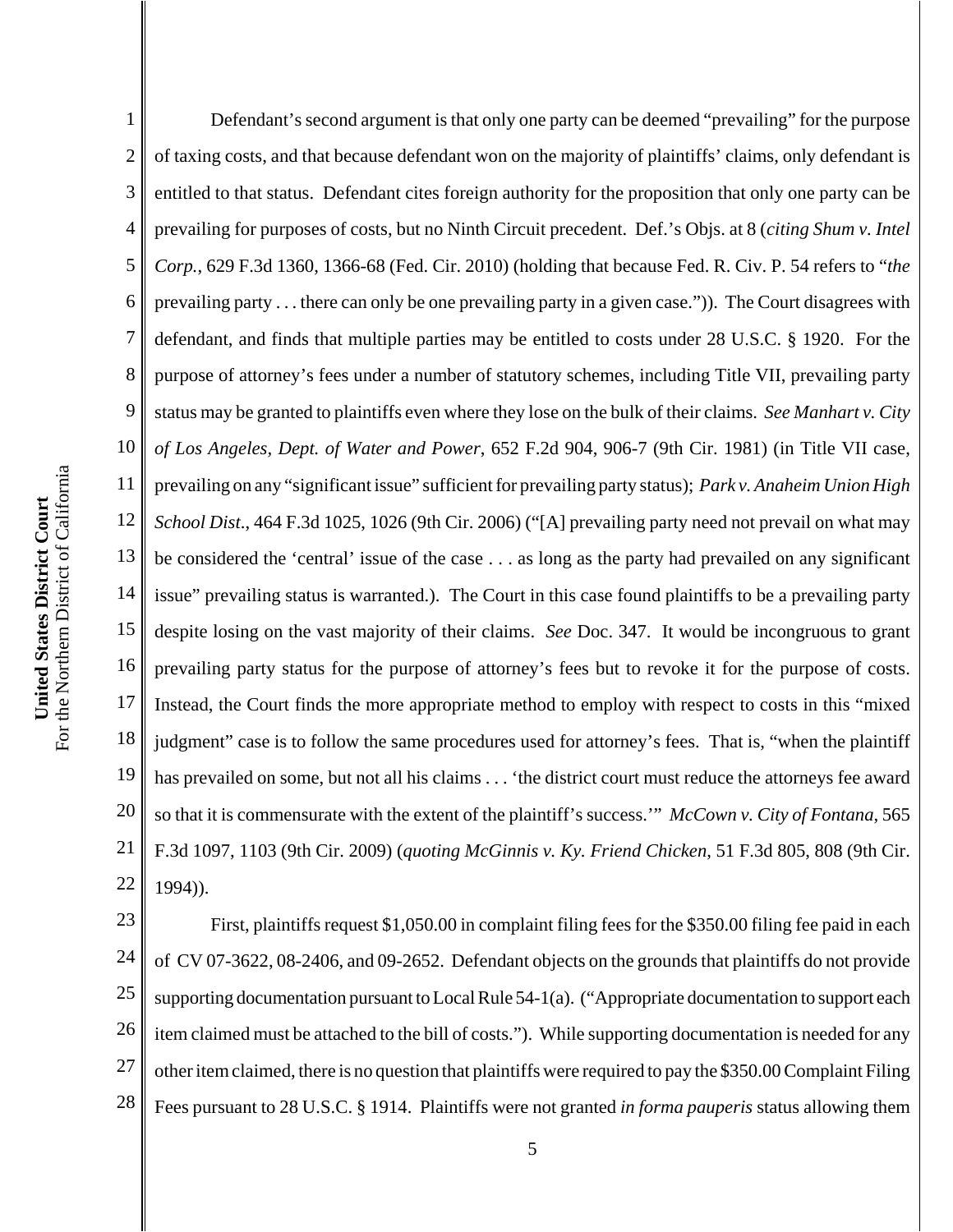1 to avoid the fees. Defendant's objection is OVERRULED.

2 3 4 5 6 7 8 9 10 11 12 Plaintiffs also request \$3,761.84 in "Fees of the court reporter (transcripts, depositions)." This includes the entire cost of the depositions of the three plaintiffs whose claims survived summary judgment and who eventually settled: Lisa Janssen (\$659.80), Mattie Spires-Morgan (\$826.80), and Anjie Versher (\$703.20). Plaintiffs also request a prorated portion of the deposition costs for many other deponents, which they term "apportioned" work (\$1,351.46) or "general" work (\$220.68). In the Order Granting Attorney's Fees, the Court noted that this case was primarily about gender discrimination, and that no plaintiff prevailed on a discrimination claim. As with the attorneys' fees, and as noted above, the Court will not order defendant to pay costs for work related in whole or in large part to the losing discrimination claims. Therefore, the Court will not award plaintiffs costs for the "apportioned" or "general" work. The Court therefore SUSTAINS defendants' objections to those costs. The Court will award costs related to deposing the three prevailing plaintiffs.

13 14 The Court therefore awards \$1,050.00 in filing fees and \$2,189.80 in court reporter fees to plaintiffs, for a total of \$3,239.80.

15

16

28

# **2. Defendant's Bill of Costs**

17 18 19 20 21 22 23 24 25 26 27 In its amended bill of costs, defendant seeks to recover a total of \$51,849.07, consisting of (1) \$3,270.54 in fees for service of summonses and subpoenas, (2) \$35,471.06 in court reporter fees and (3) \$13,107.47 in "Other costs - Document reproduction." Plaintiffs object on a number of grounds, including that (1) defendant did not have authority to file an amended bill of costs, and (2) defendants cannot recover for costs that were "reasonable and necessary for the claims of the successful plaintiffs." Plaintiffs' object that defendant did not have authority to file an amended bill of costs. Local Rule 54-1 allows a party to file a bill of costs no later than 14 days after judgment is entered. L.R. 54- 1(a). Judgment was entered in this case on June 21, 2011. Defendant timely filed its bill of costs on July 1, 2011, requesting \$56,016.93. On December 14, 2011, defendant filed an amended bill of costs, seeking \$51,849.07. Because the amended bill of costs is a significant reduction from the original, the Court finds that an amended bill of costs is permissible. Plaintiff's objection is OVERRULED.

Plaintiffs object to the \$3,270.54 in "Fees for service of summonses and subpoenas" because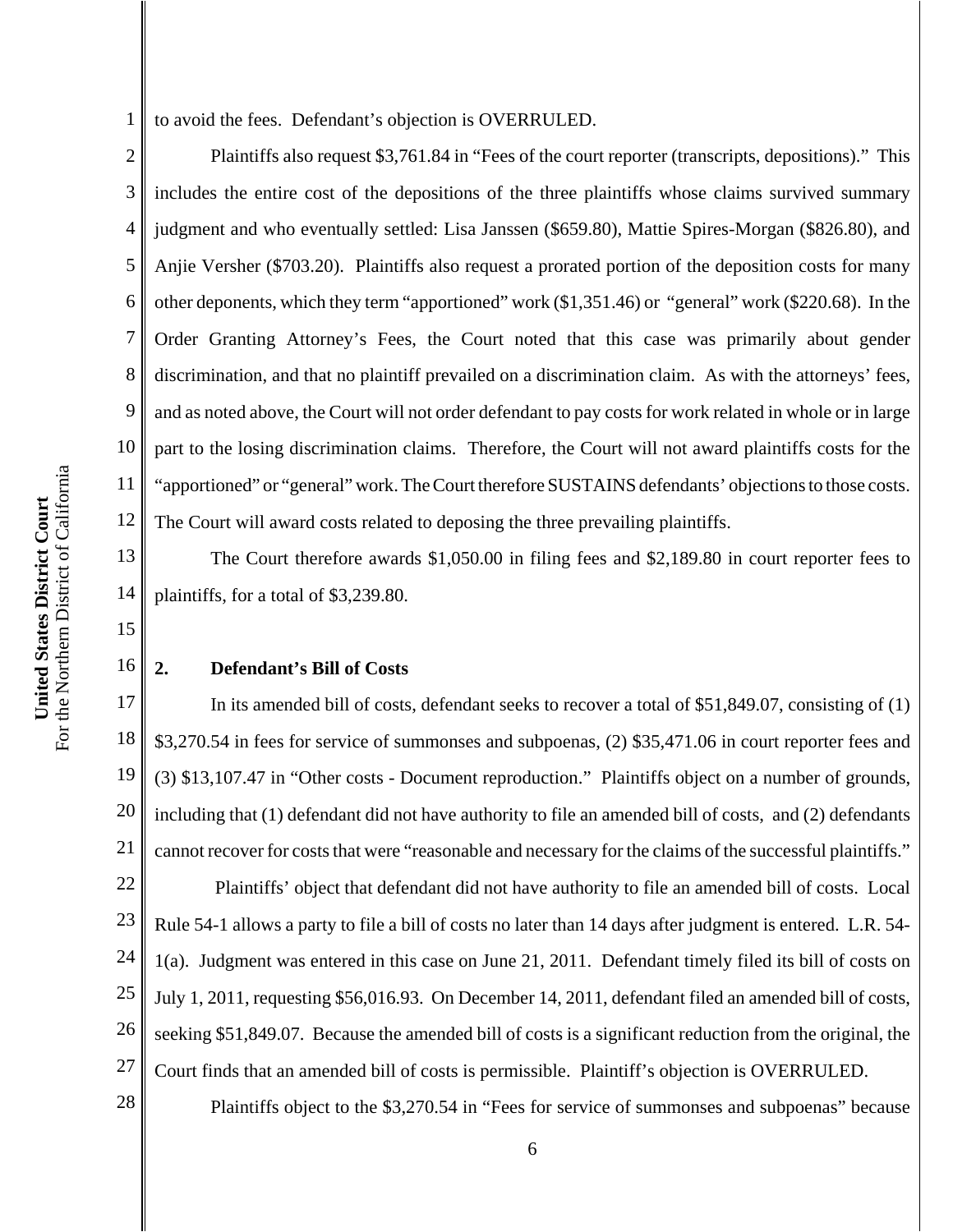4 5 6 7 8 9 10 For the Northern District of California For the Northern District of California 11 United States District Court **United States District Court** 12 13 14 15 16 17

1

2 3 "the claimed costs include costs for items and services other than the Clerk's filing fee and service of process fees." Pl.'s Objs. at 2. Plaintiffs argue that invoices that do not specifically identify the recoverable costs cannot be considered. Local Rule 54-3(a)(2) allows recovery of fees for service of process by someone other than the marshal to the extent reasonably required and actually incurred. The invoices for subpoenas and service of process provided by defendants dated prior to May 1, 2009 contain itemized charges, a number of which are unrecoverable. However, defendants are requesting only the \$25 "Personal Service" fee and the \$15.00 "Witness Fee," both of which the Court finds are recoverable. The invoices (from the same company) dated after May 1, 2009 are not so itemized, and instead list a \$39.00 "File Basic" fee, a \$15.00 "Witness Fee," and small charges for "Check Charge" and "Copies." Defendant's attorney states that these invoices reflect a negotiated reduction in costs of 17%, and therefore are requesting only \$35.74 total for each invoice. *See* Lach Decl., ¶¶ 4-5. The Court finds that this is also a sufficiently documented and recoverable fee. The Court OVERRULES plaintiffs' objection with respect to the fees incurred for service of process. The Court awards defendant \$3,270.54 for these costs.

18 19 20 21 22 23 24 25 Plaintiffs object to the \$35,471.06 in court reporter fees on the grounds that plaintiffs were successful on some of their claims, and thus the depositions "reasonable and necessary for the claims of the successful" plaintiffs should be stricken. As noted above, however, plaintiffs lost on the vast majority of their claims. Specifically, plaintiffs lost on their gender discrimination claims, though gender discrimination was the gravamen of their complaint. The fifty-six depositions for which defendant seeks fees were necessary in order for it to defend against those claims. In recognition of plaintiffs' small victory, as discussed above, the Court will subtract from defendants' request the costs incurred by defendants in deposing the three plaintiffs that prevailed: Mattie Spires-Morgan (\$1,440.00), Anjie Versher (\$954.95), and Lisa Janssen (\$1,123.40). The Court otherwise finds the costs for the depositions are recoverable. The Court SUSTAINS IN PART and OVERRULES IN PART plaintiffs' objection. The Court awards defendants \$31,952.71 in deposition fees.

26 27 28 Plaintiffs also object to the \$13,107.47 in "Other Costs" requested by defendants because the invoices "clearly include fees for services other than reproducing discovery documents." Pls.' Objs. at 4. The Court has reviewed the invoices, and disagrees. The costs incurred are either for directly

7